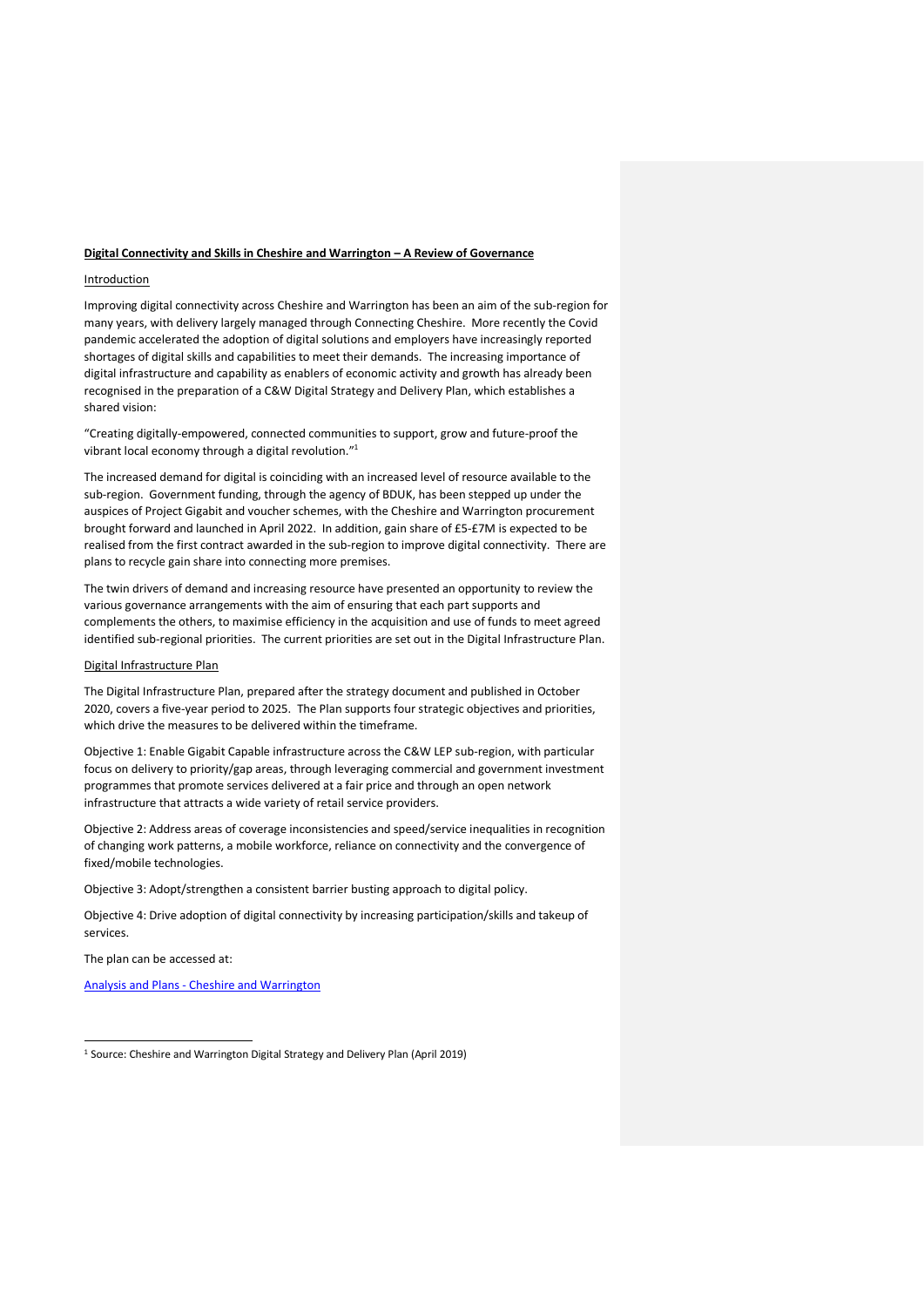## Issues

The objectives set out in the Digital Infrastructure Plan are ambitious though entirely sensible. But they present several governance challenges, for example:

- Where are priorities set and monitored to ensure they remain current?
- Where is programme oversight performed (sub-regional body, council members body, at local authority level)?
- Are there councillors seeking to preserve use of funds within their local geographies and pursuing projects which are inconsistent with sub-regional aims?
- Delivery can be of sub-regional importance and equally at local community levels.
- How do we ensure the views are included from other functions, e.g., Transport, Business Growth, where digital is an enabler for their plans?
- There is limited funding and a lengthy timescale for delivery. When funding is available, how and where are investment decisions approved? If funding for digital is included as part of a County Deal proposal, funding may be less of a constraint, but prioritisation will be necessary due to limited delivery capacity.
- Government funding has been targeted at residential and fixed line (fibre) connectivity, whereas alternate technologies may be more appropriate, e.g., 4G/5G or satellite.
- How do we address digital affordability for those least able to access the new infrastructure?

## (Existing) Governance Structures

The table below sets out a proposal for a "single chain of command" and builds on the existing structures playing a role in digital governance. It also identifies through the overlaps of membership how each is connected with the others. Note that while organisations might be represented as overlapping, it does not follow that it is the same individual(s) attend(s) each forum, which risks breakdown in communication. The key functions attempt to clarify the roles which could be performed by each of those structures such that the issues raised earlier are addressed.

| Structure                 | Membership<br>(Highlighted roles indicate<br>overlaps) | Key functions                             |
|---------------------------|--------------------------------------------------------|-------------------------------------------|
| Sub-regional Digital      | <b>LEP Board member (chair)</b>                        | The Digital Connectivity Board reports to |
| <b>Connectivity Board</b> | LEP Board member (Vice                                 | the LEP Board and is responsible for:     |
|                           | Chair)                                                 | Identifying the priorities for<br>a)      |
|                           | <b>Non-Executive Business</b>                          | improving digital connectivity            |
|                           | Representatives x 6                                    | across the sub-region which               |
|                           | LEP Engagement board                                   | will support and deliver the              |
|                           | member                                                 | LEP's vision and wider                    |
|                           |                                                        | priorities;                               |
|                           | <b>Chair Connecting Cheshire</b>                       | Influencing those<br>b)                   |
|                           | Warrington&Co                                          | organisations which can help              |
|                           |                                                        | to deliver the priorities,                |
|                           | <b>Digital Skills Partnership</b>                      | including Government                      |
|                           | Lead                                                   | Departments, Local                        |
|                           |                                                        | Authorities, Connecting                   |
|                           | LEP Officers x 2                                       | Cheshire, digital infrastructure          |
|                           |                                                        | companies; and                            |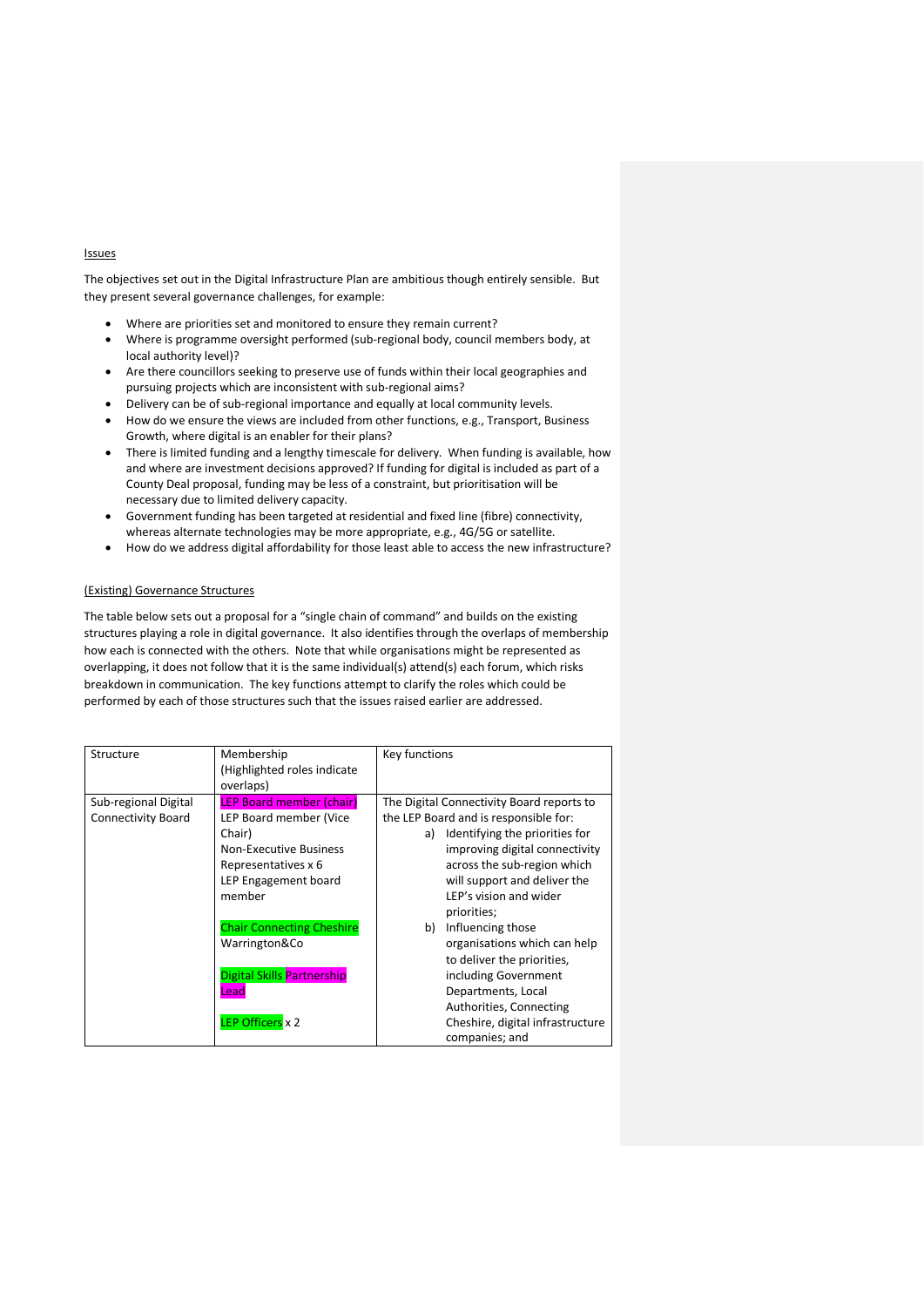|                                  |                                   | Working with, influencing,<br>c)<br>and taking account of the<br>issues and priorities identified<br>by relevant sub-regional<br>structures including Employer<br>Skills and Education Board,<br>Digital Skills Partnership,<br>other LEP Boards and<br>partnerships.<br>In addition to the responsibilities above<br>the Digital Connectivity Board also<br>provides relevant advice to the CWLEP on<br>strategic digital connectivity policy,<br>strategies and plans for the sub-region.<br>Approve use of LEP controlled funds for<br>digital infrastructure projects (up to<br>£0.5M) |                                                                                                          |
|----------------------------------|-----------------------------------|--------------------------------------------------------------------------------------------------------------------------------------------------------------------------------------------------------------------------------------------------------------------------------------------------------------------------------------------------------------------------------------------------------------------------------------------------------------------------------------------------------------------------------------------------------------------------------------------|----------------------------------------------------------------------------------------------------------|
|                                  | CEC - Chair                       |                                                                                                                                                                                                                                                                                                                                                                                                                                                                                                                                                                                            |                                                                                                          |
| Connecting (Digital)<br>Cheshire | <b>CWaC</b>                       | Reporting to Connecting Cheshire Board<br>(Councillors/Members)?, Connecting                                                                                                                                                                                                                                                                                                                                                                                                                                                                                                               | <b>Commented [IB1]: CJ to confirm</b>                                                                    |
| (A partnership of 4              | <b>WBC</b>                        | Cheshire is responsible for:                                                                                                                                                                                                                                                                                                                                                                                                                                                                                                                                                               |                                                                                                          |
| Local Authorities)               | <b>Halton</b>                     | a) Delivering improved the digital                                                                                                                                                                                                                                                                                                                                                                                                                                                                                                                                                         | <b>Commented [IB2]:</b> Where are investment decisions<br>agreed and approved e.g. for use of gainshare? |
|                                  |                                   | infrastructure across Cheshire,                                                                                                                                                                                                                                                                                                                                                                                                                                                                                                                                                            |                                                                                                          |
|                                  | <b>Digital Skills Partnership</b> | Warrington and ? Halton.                                                                                                                                                                                                                                                                                                                                                                                                                                                                                                                                                                   |                                                                                                          |
|                                  | Lead                              | b) Procuring and managing the<br>infrastructure contracts with                                                                                                                                                                                                                                                                                                                                                                                                                                                                                                                             |                                                                                                          |
|                                  | <b>LEP Officer</b>                | Openreach and Airband                                                                                                                                                                                                                                                                                                                                                                                                                                                                                                                                                                      |                                                                                                          |
|                                  |                                   | c) Being the primary contact in the                                                                                                                                                                                                                                                                                                                                                                                                                                                                                                                                                        |                                                                                                          |
|                                  | BDUK?                             | sub-region with BDUK                                                                                                                                                                                                                                                                                                                                                                                                                                                                                                                                                                       |                                                                                                          |
|                                  |                                   | d) Evaluating digital project                                                                                                                                                                                                                                                                                                                                                                                                                                                                                                                                                              |                                                                                                          |
|                                  |                                   | opportunities and                                                                                                                                                                                                                                                                                                                                                                                                                                                                                                                                                                          |                                                                                                          |
|                                  |                                   | (recommending?) allocating<br>resources.                                                                                                                                                                                                                                                                                                                                                                                                                                                                                                                                                   |                                                                                                          |
|                                  |                                   | e) Co-ordinating local community-                                                                                                                                                                                                                                                                                                                                                                                                                                                                                                                                                          |                                                                                                          |
|                                  |                                   | led delivery activities.                                                                                                                                                                                                                                                                                                                                                                                                                                                                                                                                                                   |                                                                                                          |
|                                  |                                   | f) Facilitating employer skills                                                                                                                                                                                                                                                                                                                                                                                                                                                                                                                                                            |                                                                                                          |
|                                  |                                   | workshops (demystifying digital)                                                                                                                                                                                                                                                                                                                                                                                                                                                                                                                                                           |                                                                                                          |
| Local Authority digital          | CEC                               | Report within Growth Directors                                                                                                                                                                                                                                                                                                                                                                                                                                                                                                                                                             |                                                                                                          |
| staff / teams                    | <b>CWaC</b>                       | structures. Responsibilities include:                                                                                                                                                                                                                                                                                                                                                                                                                                                                                                                                                      |                                                                                                          |
|                                  | <b>WBC</b>                        | a) Identifying digital issues within                                                                                                                                                                                                                                                                                                                                                                                                                                                                                                                                                       |                                                                                                          |
|                                  | <b>Halton</b>                     | their localities                                                                                                                                                                                                                                                                                                                                                                                                                                                                                                                                                                           |                                                                                                          |
|                                  |                                   | b) Identifying possible projects to                                                                                                                                                                                                                                                                                                                                                                                                                                                                                                                                                        |                                                                                                          |
|                                  |                                   | improve digital infrastructure and                                                                                                                                                                                                                                                                                                                                                                                                                                                                                                                                                         |                                                                                                          |
|                                  |                                   | capabilities.<br>Supporting local communities to<br>c)                                                                                                                                                                                                                                                                                                                                                                                                                                                                                                                                     |                                                                                                          |
|                                  |                                   | present a coherent digital plan                                                                                                                                                                                                                                                                                                                                                                                                                                                                                                                                                            |                                                                                                          |
|                                  |                                   | (community led rather than                                                                                                                                                                                                                                                                                                                                                                                                                                                                                                                                                                 |                                                                                                          |

 $\overline{a}$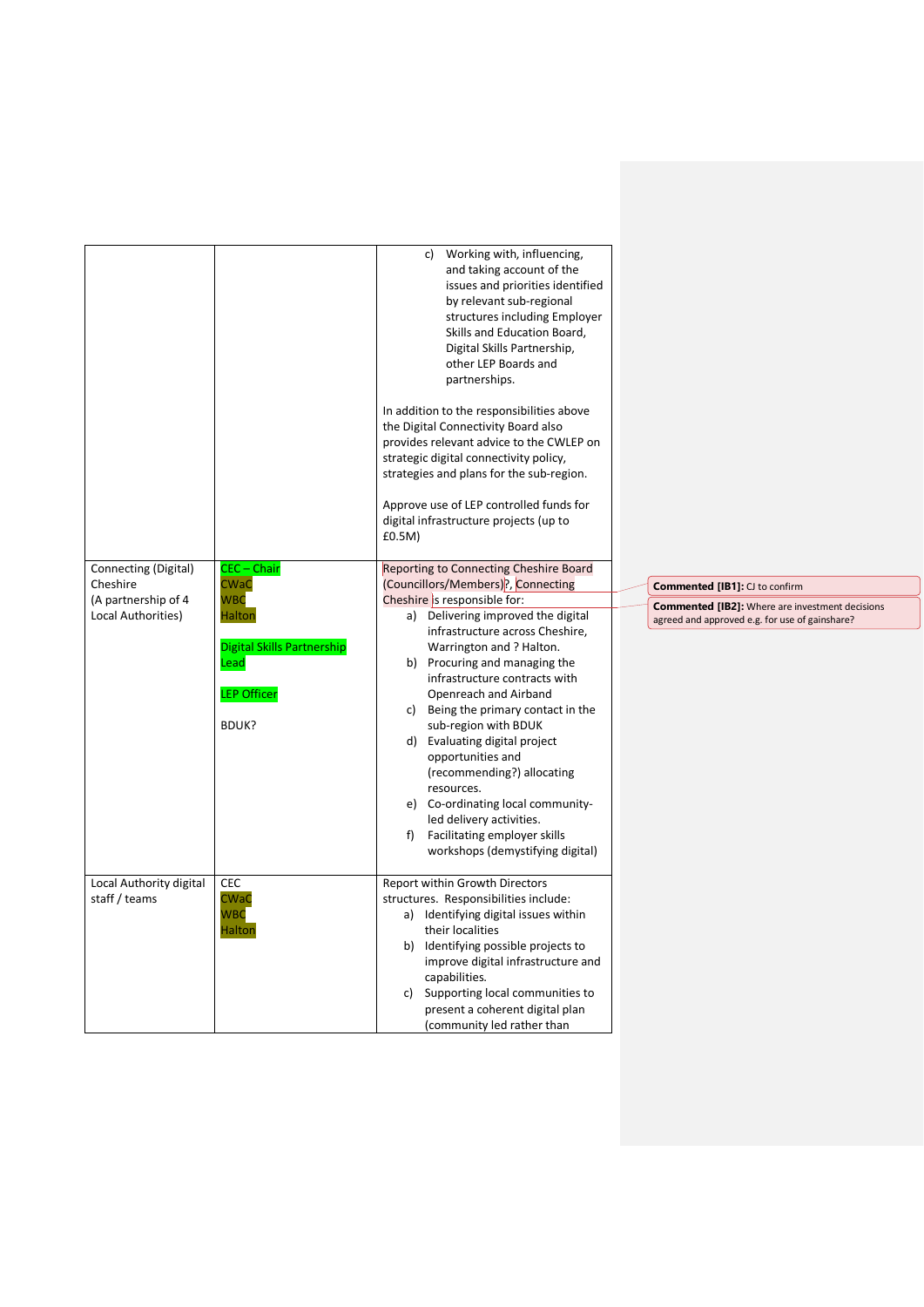|                       |                                | supplier led solutions) to possible         |  |
|-----------------------|--------------------------------|---------------------------------------------|--|
|                       |                                | suppliers or for funding options.           |  |
|                       |                                | d) Identifying local appetite for           |  |
|                       |                                | group purchasing / broadband                |  |
|                       |                                | "clubs".                                    |  |
|                       |                                | e) Maintaining awareness of areas of        |  |
|                       |                                | poor connectivity and digital               |  |
|                       |                                | infrastructure to ensure currency           |  |
|                       |                                | for decision making.                        |  |
| <b>Digital Skills</b> | <b>LEP Board member chair</b>  | Reports to the LEP Sub Board for            |  |
| Partnership           |                                | Employers Skills and Education. The DSP     |  |
|                       | Digital Skills Partnership     | Board has set its priorities in response to |  |
|                       | Lead                           | the issues identified through our data and  |  |
|                       |                                | labour market intelligence and within the   |  |
|                       | <b>LEP Director Skills and</b> | more general context of the 3 priorities of |  |
|                       | Education                      | the Employers' Skills and Education Board,  |  |
|                       |                                |                                             |  |
|                       |                                | but with a strong digital focus. The DSP's  |  |
|                       | Employers *9                   | prime objective is to address labour        |  |
|                       |                                | market information failures and 'spread     |  |
|                       | LA (Warrington)                | the word about the importance of digital'   |  |
|                       |                                | through making connections, sharing         |  |
|                       | Training provider              | good practice, scaling up and use of data   |  |
|                       | (Reaseheath College)           | and labour market intelligence. In          |  |
|                       |                                | addition it also addresses the 6 labour     |  |
|                       |                                | market issues found in our analysis.        |  |
|                       |                                |                                             |  |
|                       |                                | The Digital Skills Partnership Board aligns |  |
|                       |                                | its work to the 4 workstreams below:        |  |
|                       |                                | a) Addressing information failures          |  |
|                       |                                | and sharing good practice via               |  |
|                       |                                | effective communications                    |  |
|                       |                                | b) Response to Covid                        |  |
|                       |                                | c) Addressing skills shortages, hard        |  |
|                       |                                | to fill vacancies and the level 3+          |  |
|                       |                                | deficit                                     |  |
|                       |                                | d) Addressing inequalities - digital        |  |
|                       |                                | inclusion in particular geographic          |  |
|                       |                                | areas and in schools with high              |  |
|                       |                                | numbers of children eligible for            |  |
|                       |                                | Free School Meals and subject               |  |
|                       |                                | and career gender disparities               |  |
|                       |                                |                                             |  |
|                       |                                |                                             |  |

# **Conclusions**

This paper acknowledges the concern expressed by Growth Directors that our approach and response to digital infrastructure and skills needs better co-ordination. It outlines possible improvements and invites a discussion that:

- Some digital issues are best addressed on a sub-regional level;
- A "single chain of command" structure is appropriate to manage priorities and delivery;